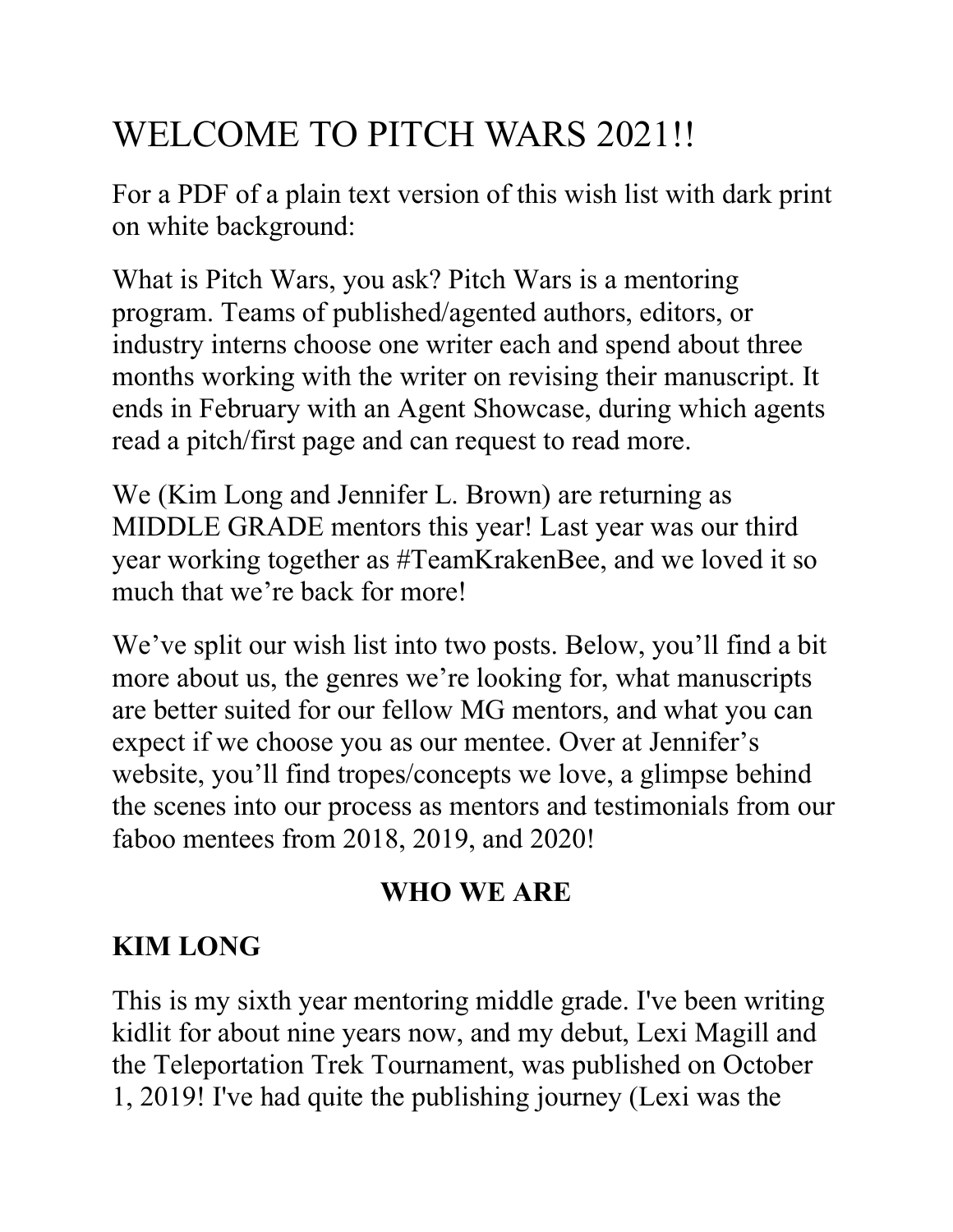third book I wrote and it went on sub with two agents before selling.) To me, Pitch Wars is about sharing what I've learned in my journey and helping writers improve so this or the next manuscript will be the one to get you an agent and/or published!

#### JENNIFER L. BROWN (i.e. Jenny B)

I am a proud member of the Pitch Wars mentee class of 2017. As a mentee, I learned boatloads from my awesomesauce mentors and now life companions, Tara and Jenna. After Pitch Wars, I dove, belly flopped, and swam in the querying trenches with my shiny manuscript and a few months later, I found an awesome agent. Last year was my third year mentoring, and I cannot wait for year four!



#### TOGETHER WE ARE TEAM KRAKENBEE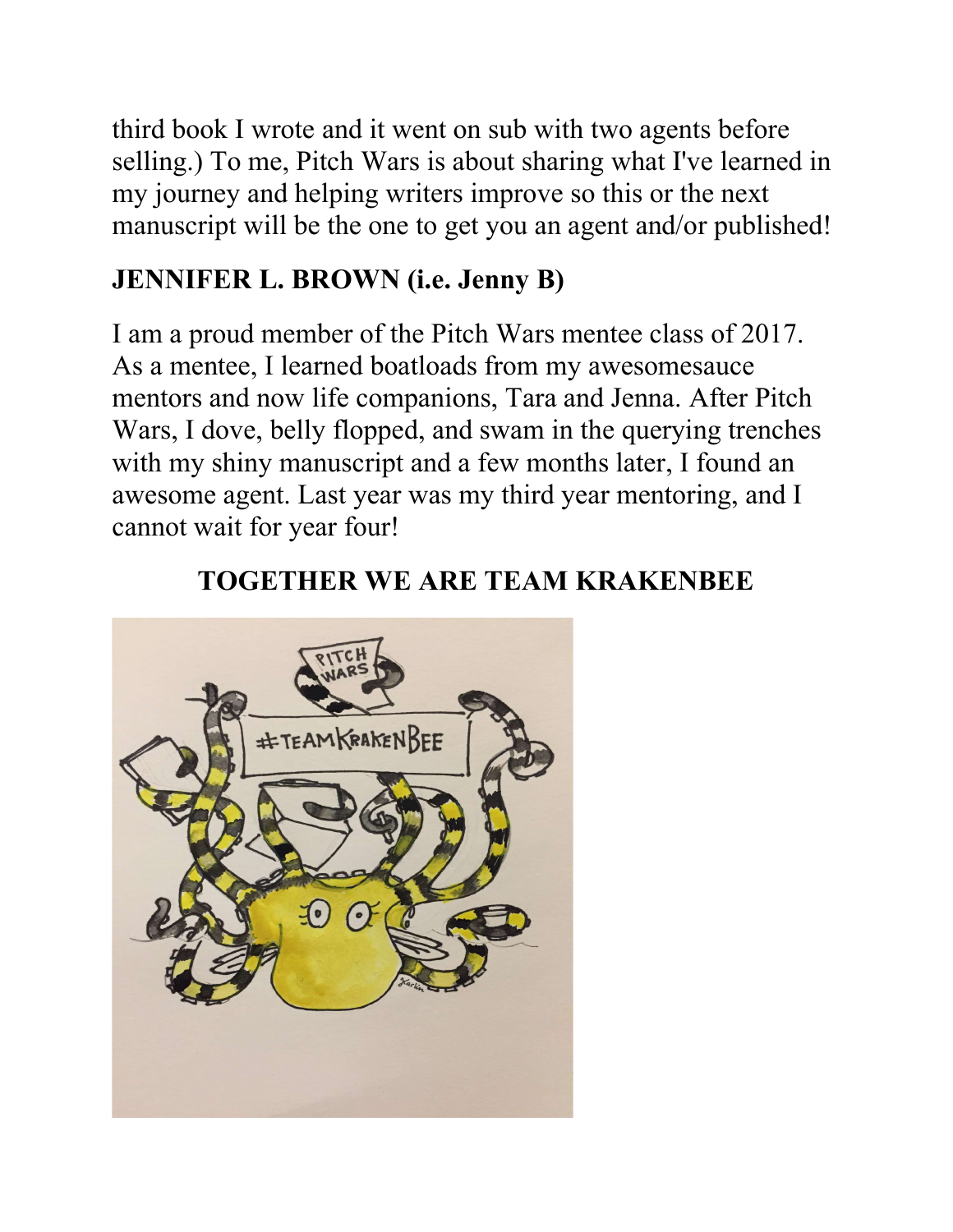The krakenbee is ready to help you wrangle your manuscript into shape!

# What We're Interested In:

This year it all comes down to one thing: a story with a speculative element. It can be horror, fantasy, sci-fi, or fabulism/magical realism—we love it all! It's just important that your story contains some sort of speculative element that takes it out of our everyday, non-magical world.

Some of our favorite stories with speculative or fantastical elements take place in other worlds, like Nevermoor, Furthermore, The Girl Who Drank the Moon, Goldeline, The Adventurer's Guide to Successful Escapes, The Hatmakers, and A Wish in the Dark.

We also love stories with a speculative element that take place in our world, like The Gauntlet, Quintessence, Savvy, A Snicker of Magic, Fablehaven, Midsummer's Mayhem, York, Aru Shah, Ghost Squad, Cattywampus, Malamander, and of course our former mentee's book The Mutant Mushroom Takeover.

Some favorite *Horror* stories with a speculative element include Small Spaces, The Jumbies, Doll Bones, Splendor and Glooms, and May Bird.

And we also love *Sci-fi* stories with a speculative element, like Jinxed, Seventh Grade vs. the Galaxy, and The True Meaning of Smekday.

This is not an exhaustive list! At all! Steampunk is great! Weird is awesome— Un Lun Dun or The Iremonger Trilogy or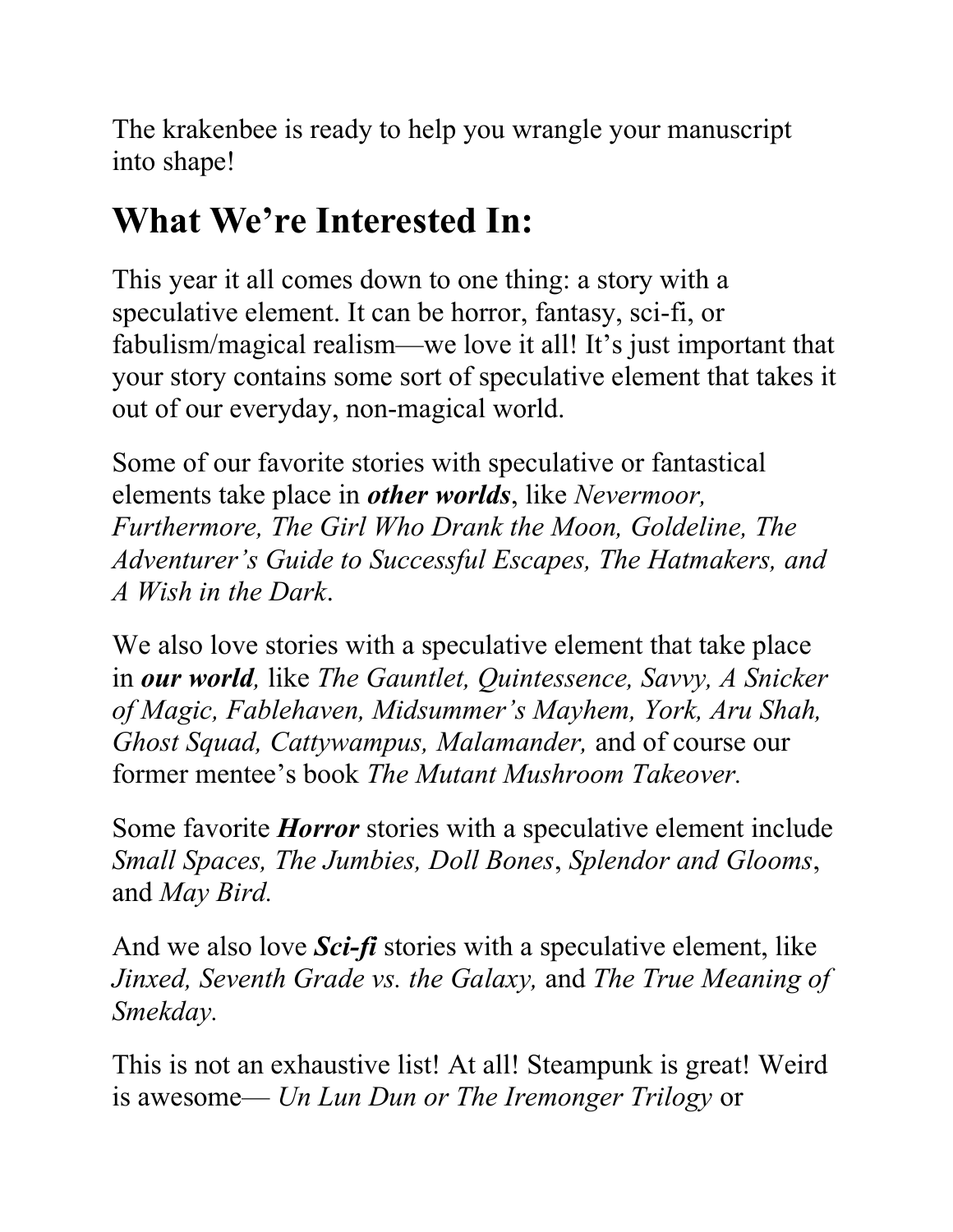something that mashes genres, is wildly creative, and filled with heart is more than welcome! We would be thrilled to read your brilliance as long as there is some twinge of the fantastical.

# A few caveats:

We're doing upper middle grade, which is geared toward readers at the upper range of the 8-13 age level. That tends to mean stories around the 40,000-65,000 word count range. Since we love upper middle grade, we tend to shy away from stories where fairies, unicorns, pixies, etc. have a featured role. Simply because those stories tend to skew younger, and we have a hard time connecting with those adventures. If your story features one of these characters, you may have better luck submitting to a different mentor team.

We also have a hard time connecting with portal stories that involve the main character being transported from our world to a magical land where they need to complete some sort of quest. If your story is a portal, you might find better luck with another mentor team.

## Now, for a word on . . . INCLUSIVITY!

We both love diverse stories, particularly those written by marginalized authors. Importantly, if you are from a marginalized community, do not feel like your book must be about that marginalization! Uh, no, not at all. Give us a unique world, great story, and we're all in! Now more than ever, the world needs to hear from marginalized voices.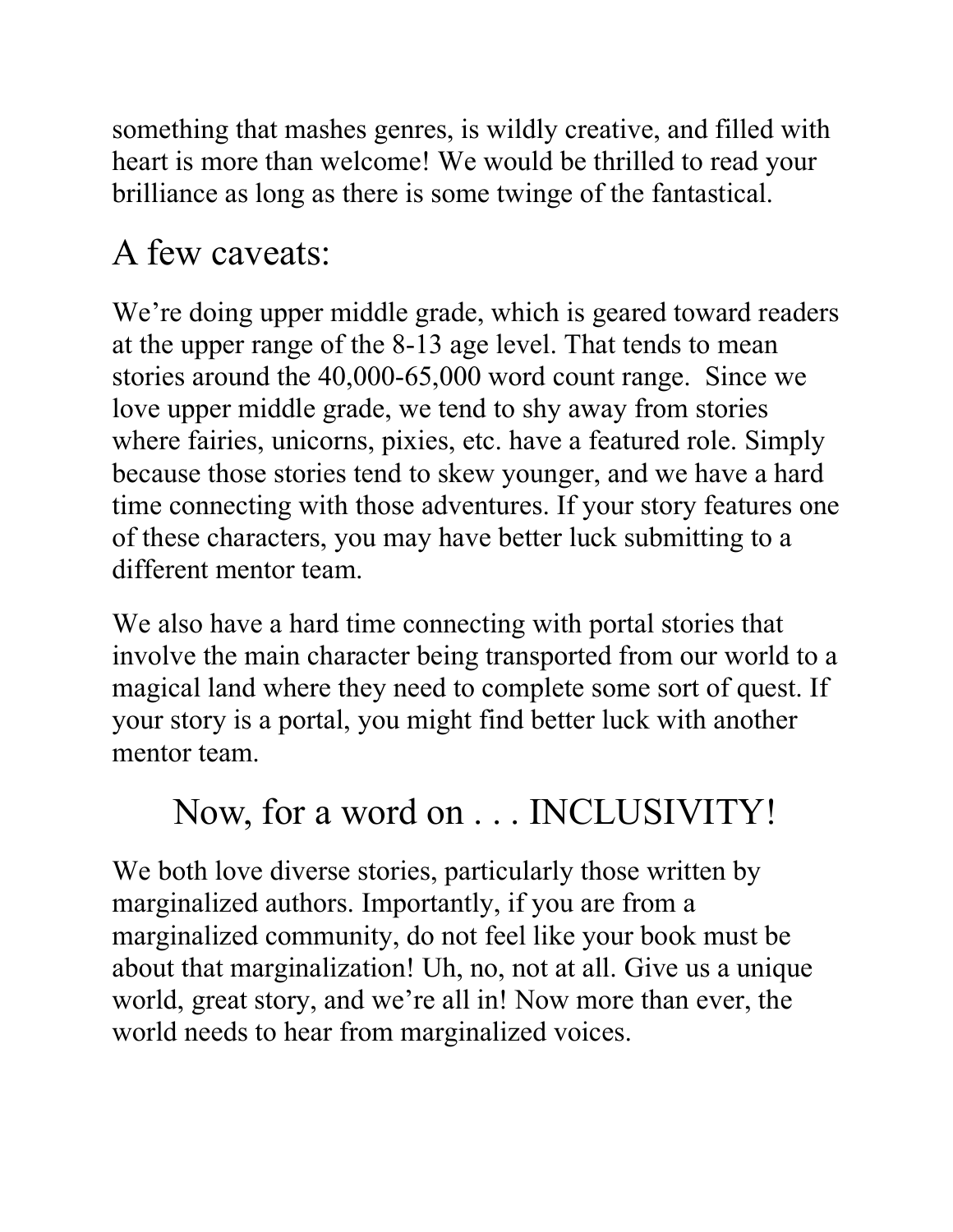We've mentioned a few of our recent favorites elsewhere on this wish list, but we love stories that include an authentic cultural perspective with a fantastical backdrop like Aru Shah, Love Sugar Magic, Ghost Squad, The Jumbies, and A Wish in the Dark.

We would love all the authors who submit to us to write inclusively. Your cast should reflect the world in which we live, and that means people from all walks of life with all sorts of backgrounds. However, we caution cis-White authors about featuring a marginalized main character if you do not belong to that group. We strongly believe that, until publishing offers equal opportunities to marginalized groups, books featuring marginalized main characters written by cis-White authors are taking opportunities away from marginalized authors.

Please read for a breakdown on the lack of BIPOC authors in publishing for more information.

### RECAP!

Overall, we want to fall in love with a story. Voice, yes. Humor, yes. Concept, yes, and then . . . a mentee who has a polished manuscript but is open to revising and even gutting characters or sub-plots if it makes the manuscript better. Declining a suggestion/revision because it's too much work is not acceptable to us. Please do not sub to us if you are not open to considering massive revisions or changes.

Pitch Wars is for writers who are seeking developmental help with their manuscript, whether pacing, plot, character arc, or overall structure. We want a mentee who will consider our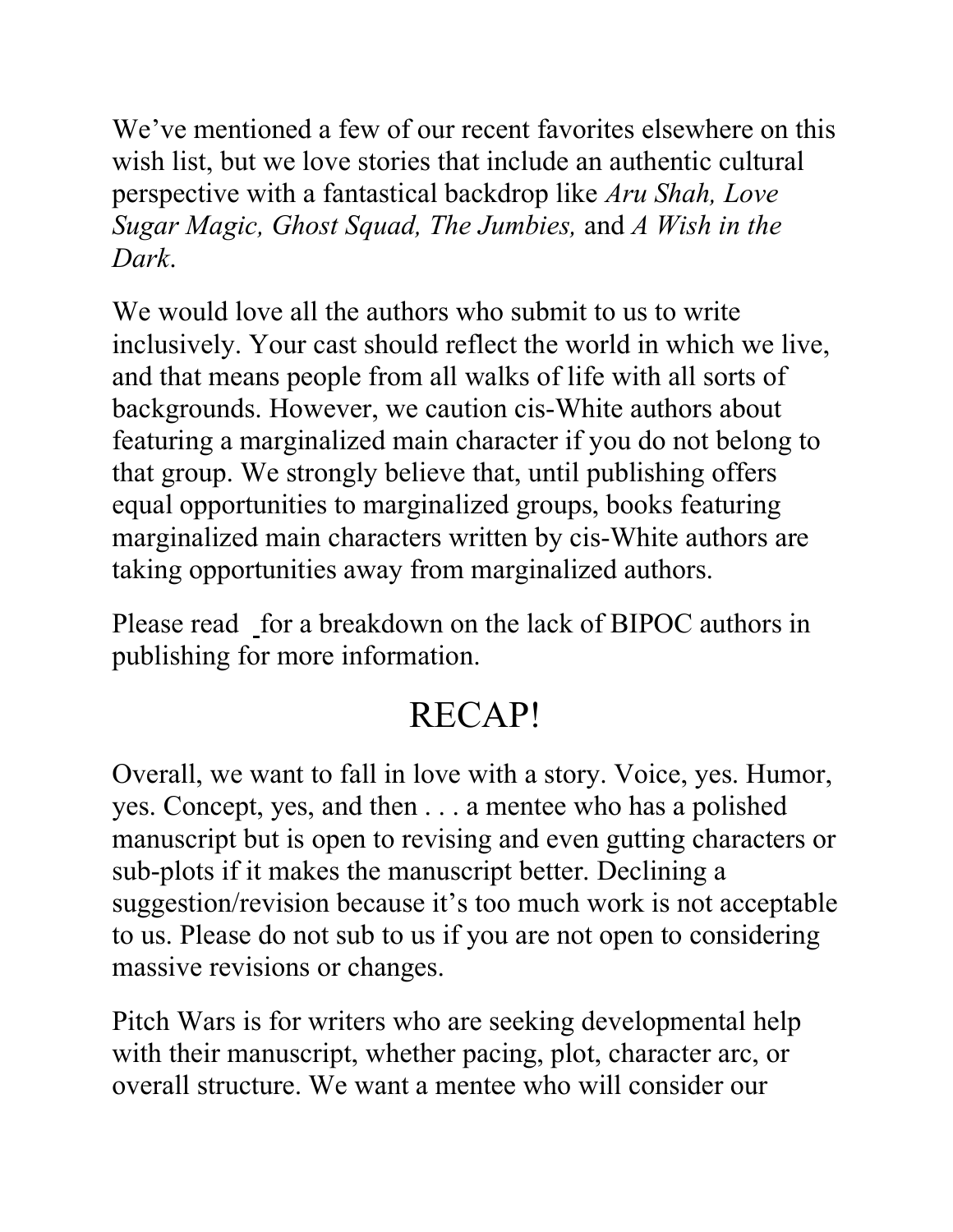suggestions and then run with them. We'll shine a light on things that need revising, whether that's adding an inner journey, an outer journey, a plot element, solidifying the emotional aspects, or whatever the fix is. We're not going to tell you what to write. We're going to tell you why something isn't working, whether its internal plot inconsistencies or character/emotional arc authenticity. We are so happy to brainstorm revision ideas with you about how to fix it, but the story is yours. We'll never say: you must revise this way.

We love helping writers. Outside of Pitch Wars, we are critique partners. We bounce revision ideas off one another. As our mentee, we want you to join our team!



For more info on whether you might be a fit for us, continue HERE to Jenny B's blog for Team KrakenBee's Wish List of Dreams, part 2. There you'll find:

1. Tropes and Concepts We Love